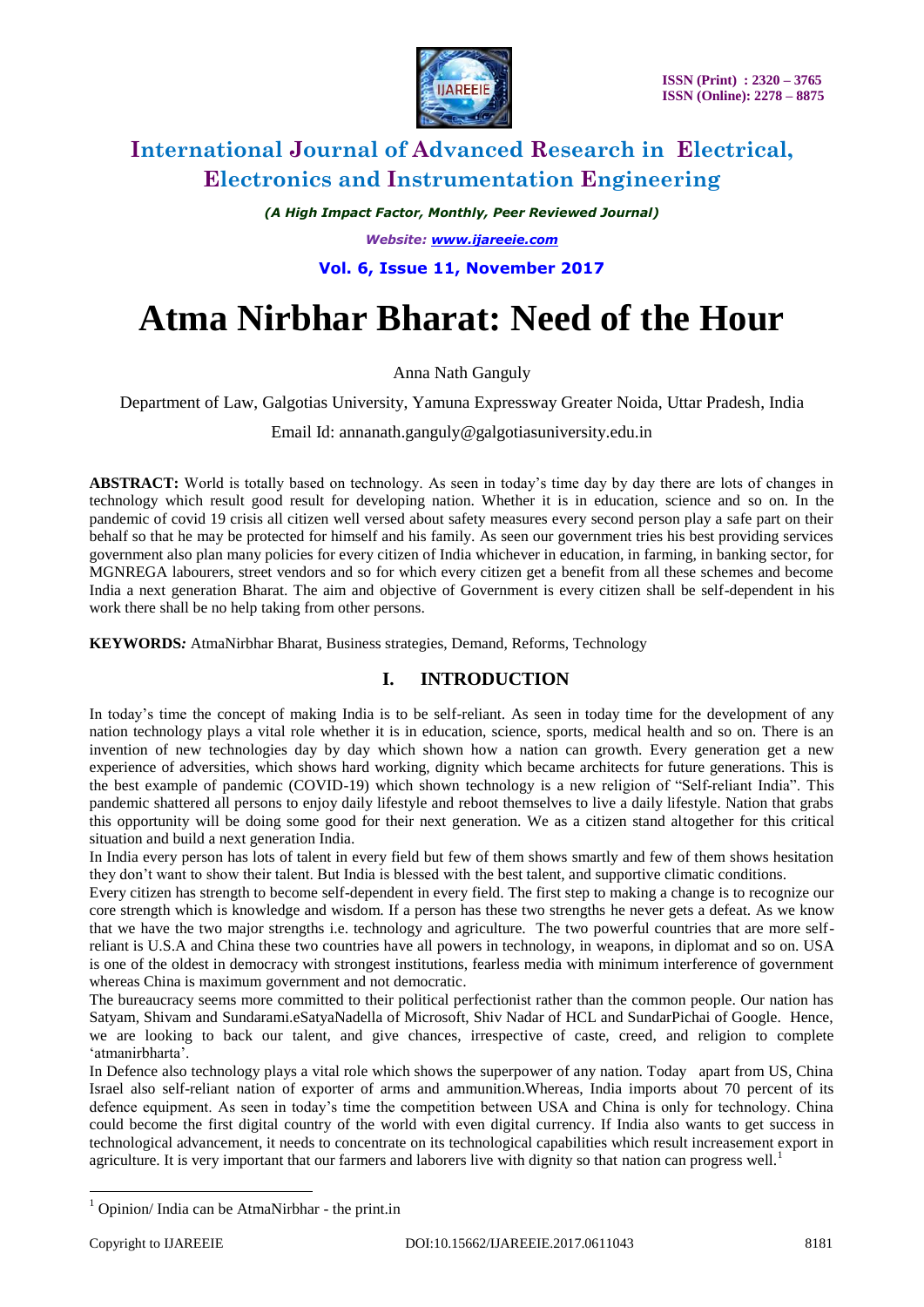

*(A High Impact Factor, Monthly, Peer Reviewed Journal)*

*Website: [www.ijareeie.com](http://www.ijareeie.com/)*

### **Vol. 6, Issue 11, November 2017**

### **II. DISCUSSION**

### *1. Objective of AtmaNirbhar Bharat:*

The objective of AtmaNirbhar Bharat Abhiyan is making India a self-reliant nation. In Unlock 1.0 the Government of India issued certain guidelines to become India Atma-Nirbhar to enable resumption of economic activities while maintaining caution and easing of restrictions such as:

*1.1. Economy:* 

for any development of nation the economy is most important tool. If the economy of any nation is poor then it is difficult to develop. So it is very important every nation focus on economic growth so that infrastructure can be better which can beneficial to citizens.

*1.2. Infrastructure:* 

Infrastructure is another tool for developed countries; if the infrastructure is poor then it is very difficult to survive and build a new nation.

*1.3. System:* 

The growth of any developed countries is based on its system, if a system is week then it is very difficult to sustain as in today's time in India the system is too week because there are various departments where corruption shown in huge manner for example corruption to promote on high authority or corruption in government department work of transport system. It is very necessary for developing countries that it can be free from such type of system.

### *1.4. Vibrant Demography:*

Our nation has the world biggest democracy and the vibrant demography is the strength to make India self-reliant.

### *1.5. Demand:*

The chain of demand and supply should be strengthened. The strength of our demand and supply chain should be utilized to full capacity.

### *2. Phase of AtmaNirbhar Bharat:*

There are five phase of AtmaNirbhar Bharat as shown in Figure 1.



**Figure 1: Phase of AtmaNirbhar Bharat**

### *2.1. Measures for business (including MSMEs):*

All businesses (including MSMEs) will be provided with collateral free automatic loans of up to three lakh crore rupees. MSMEs can borrow up to 20% of their entire outstanding credit as on February 29, 2020 from banks and Non-Banking Financial Companies (NBFCs). Borrowers with up to Rs 25 crore outstanding and Rs 100 crore turnovers will be eligible for such loans and can avail the scheme till October 31, 2020. Interest on the loan will be capped and 100% credit guarantee on principal and interest will be given to banks and NBFCs.

### *2.2. Corpus for MSMEs:*

A fund of funds with a corpus of Rs 10,000 crore will be set up for MSMEs. This will provide equity funding for MSMEs with growth potential and viability. Rs 50,000 crore is expected to be leveraged through this fund structure.

*2.3. Subordinate debt for MSMEs:*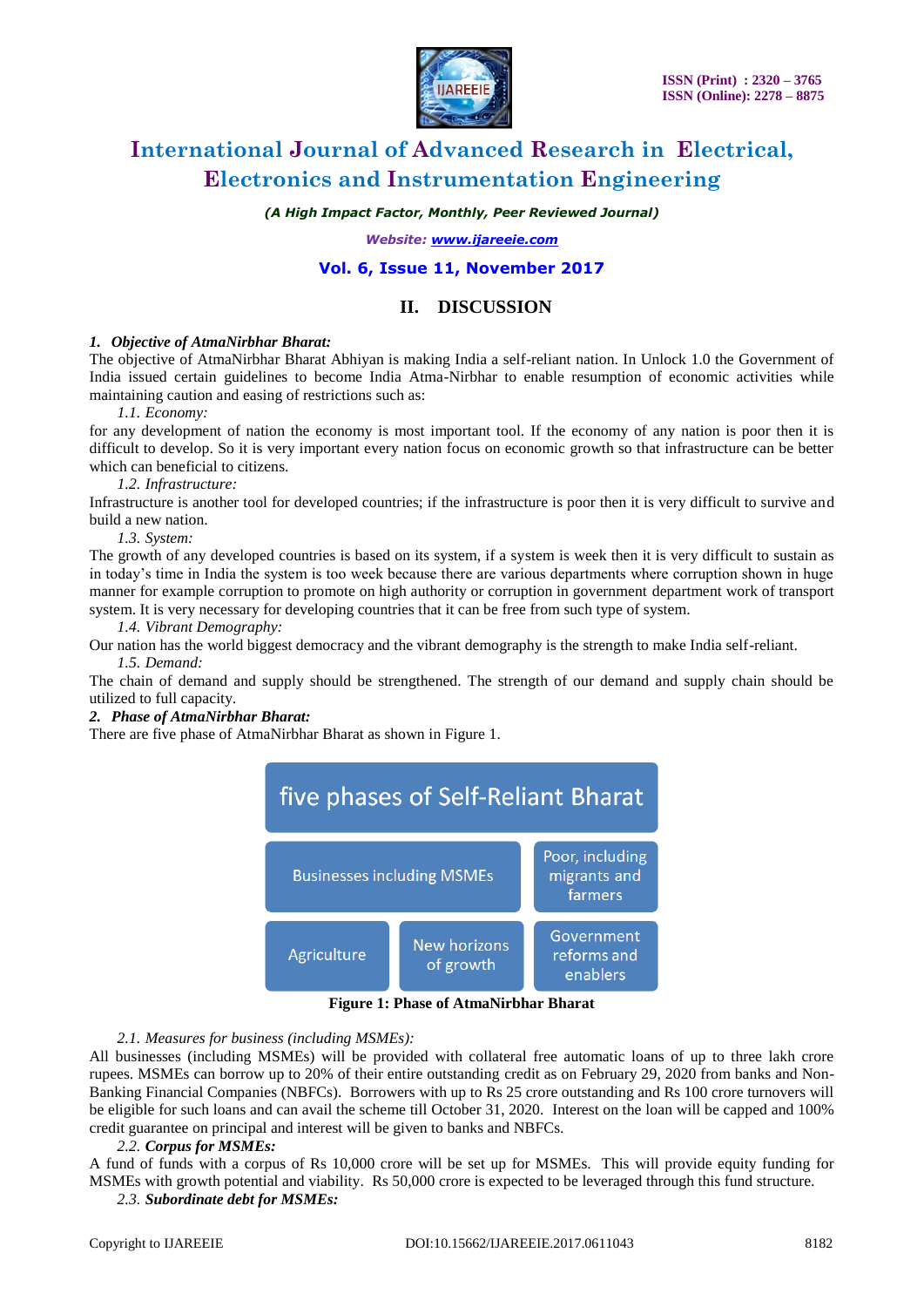

### *(A High Impact Factor, Monthly, Peer Reviewed Journal)*

*Website: [www.ijareeie.com](http://www.ijareeie.com/)*

### **Vol. 6, Issue 11, November 2017**

This scheme aims to support to stress MSMEs which have Non-Performing Assets (NPAs). Under the scheme, promoters of MSMEs will be given debt from banks, which will be infused into the MSMEs as equity. The government will facilitate Rs 20,000 crore of subordinate debt to MSMEs. For this purpose, it will provide Rs 4,000 crore to the Credit Guarantee Fund Trust for Micro and Small Enterprises, which will provide partial credit guarantee support to banks providing credit under the scheme.

### *2.4. Employee Provident Fund (EPF):*

Under the PM GaribKalyanYojana, the government paid 12% of employer and 12% of employee contribution into the EPF accounts of eligible establishments for the months of March, April and May. This will be continued for three more months (June, July and August). This is estimated to provide liquidity relief of Rs 2,500 crore to businesses and workers.

### *2.5. Street vendors:*

A special scheme will be launched within a month to facilitate easy access to credit for street vendors. Under this scheme, bank credit will be provided to each vendor for an initial working capital of up to Rs 10,000. This is estimated to generate liquidity of Rs 5,000 crore.

Poor including migrants and farmers: our nation development is on migrant and farmers which is a backbone of any business if they don't have support from the government then how they can be feed themselves and their families. This is the major drawback for non-development of nation.

### *3. Schemes for Farmers:*

### *3.1. Concessional Credit Boost to farmers:*

Farmers will be provided institutional credit facilities at concessional rates through Kisan Credit Cards. This scheme will cover 2.5 crore farmers with concessional credit worth two lakh crore rupees.

### *4. Schemes for Migrant Persons:*

### *4.1. One Nation One Card:*

Migrant workers will be able to access the Public Distribution System (Ration) from any Fair Price Shop in India by March 2021 under the scheme of One Nation One Card. The scheme will introduce the inter-state portability of access to ration for migrant labourers. By August 2020 the scheme is estimated to cover 67 crore beneficiaries in 23 states (83% of PDS population). All states/union territories are required to complete full automation of fair price shops by March 2021 for achieving 100% national portability.

### *4.2. Free food grain Supply to migrants:*

Migrant workers who are not beneficiaries under the National Food Security Act ration card or state card will be provided 5 kg of grains per person and 1 kg of chana per family per month for two months. Rs 3,500 crore will be spent on this scheme, and eight crore migrants are estimated to benefit under it.

### *4.3. Affordable Rental Housing Complexes (ARHC) for Migrant Workers / Urban Poor:*

The migrant labour/urban poor will be provided living facilities at affordable rent under PradhanMantriAwasYojana (PMAY).

### *4.4. Agri Infrastructure Fund:*

A fund of one lakh crore rupees will be created for development of agriculture infrastructure projects at farm-gate and aggregation points (such as cooperative societies and Farmer Producer Organizations). Farm gate refers to the market where buyers can buy products directly from the farmers.

### *4.5. Emergency working capital for farmers:*

An additional fund of Rs 30,000 crore will be released as emergency working capital for farmers. This fund will be disbursed through NABARD to Rural Cooperative Banks (RCBs) and Regional Rural Banks (RRBs) for meeting their crop loans requirements. This fund is expected to benefit three crore small and marginal farmers. This is in addition to the financial support of Rs 90,000 crore that will be provided by NABARD to RCBs and RRBs to meet the crop loan demand this year.

#### *4.6. Agriculture:*

Agriculture is another most important tool for India. If our farmers don't get support from government then how can build a better nation and the government of India also launches various schemes for the welfare of farmers so that no farmer shall be deprived to feed themselves.

### *4.7. New horizons of growth:*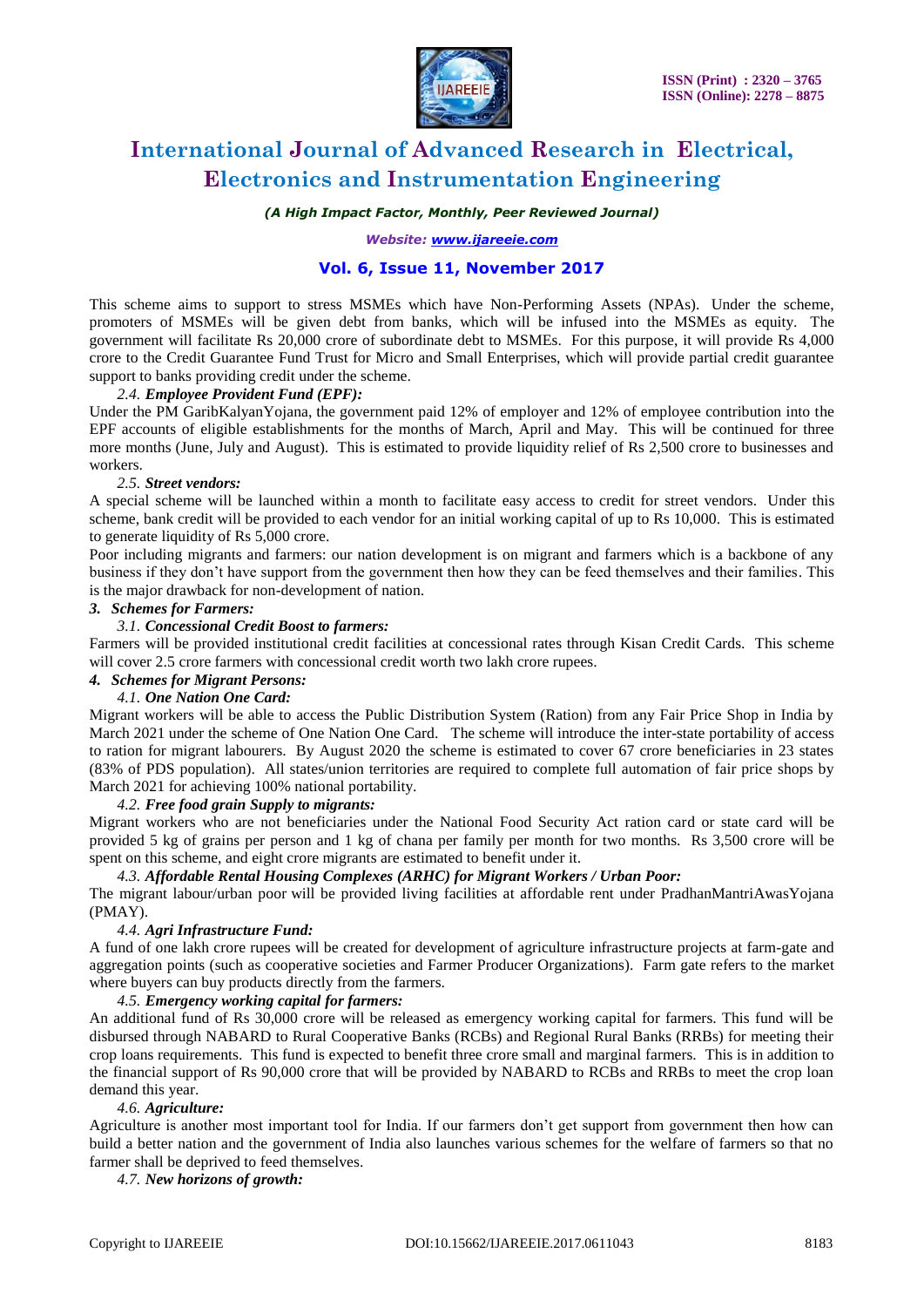

*(A High Impact Factor, Monthly, Peer Reviewed Journal)*

*Website: [www.ijareeie.com](http://www.ijareeie.com/)*

### **Vol. 6, Issue 11, November 2017**

After the shatter of business in this pandemic, the government tries for new horizons of growth so that a new nation can build up.

### *5. Government reforms and eneblers:*

Rs 40,000 crore increase in allocation for MGNREGA to boost employment

- Health reforms and initiatives to increase investment in public health and to prepare the nation for future pandemics.
	- Technology driven education with equity post COVID.
	- Enhancement of Ease of Doing Business through IBC related measures.
	- Public Sector Enterprise Policy for a Self Reliant India.
	- *5.1. Other highlights:*
	- *5.1.1. Civil Aviation:*

### *Efficient airspace management:*

Restrictions on utilisation of the Indian Air Space will be eased so that civilian flying becomes more efficient. This is estimated to allow optimal utilisation of airspace, reduction in fuel use, and time, and save about Rs 1,000 crore per year for the aviation sector.

### *Public Private Partnership (PPP) model for airports:*

World-class airports will be built through PPP model. In the first round, the Airport Authority of India (AAI) has awarded three airports (Ahmedabad, Lucknow and Mangaluru) out of six bids for operation and maintenance on PPP basis. Six more airports have been identified for  $2<sup>nd</sup>$  and  $3<sup>rd</sup>$  round of bidding process each. The private sector investment in these 12 airports is expected to be around Rs 13,000 crore.

### *5.2. Legislative Highlights:*

Reduction in cross-subsidy: the electricity act of 2003 will be amended to ensure a progressive reduction in crosssubsidies in this particular sector.

### *5.3.* Financial Highlights:

Credit linked subsidy schemes to middle income group persons: the credit linked subsidy scheme for middle income group i.e. the annual income between Rs 6 Lakh and Rs 18 Lakh will be extended by one year. The government has estimated that this will lead to investment of over Rs 70,000 crore in the housing sector.

### *5.4. Policy highlights:*

Support to real estate sector: government supports rera also as provides facilities of extension of six months will be given on registration and completion dates of all registered projects expiring on or after March 25, 2020 without individual's application, which can be further increased by three more months.

### *6. Allocation for MGNREGS:*

To help boost rural economy, an additional Rs 40,000 crore will be allocated under MGNREGS. This increases the Union Budget allocation for MGNREGS from Rs 61,500 crore to Rs 1, 01,500 crore (65% increase) for 2020-21.

### *7. Technology driven education:*

PM EVidya will be launched for multi-mode access to digital/online education. This program will include facilities to support school education in states/UTs under the DIKSHA scheme (one nation, one digital platform). National Foundational Literacy and Numeracy Mission will be launched by December 2020 to ensure that every child attains learning level and outcomes in grade 5 by  $2025.<sup>2</sup>$ 

### *8. Issues and Challenges:*

As recently the government of India announced an economic stimulus package of Rs 20 lakh for AtmaNirbhar Bharat. The intended plan of government of India in two folds i.e. interim measures such as liquidity infusion and direct cash transfers for the poor. And the second is long term reforms in growth-critical sectors to make them globally competitive and attractive.

### *9. Impact of this Package:*

### *9.1. Primary Sector:*

The measure is reform to amend the essential commodities act, contract framing etc. these reforms are steps and objective towards the one nation one market which help India become the food factory of the world. In MGNREGA

 $\overline{a}$ 

<sup>&</sup>lt;sup>2</sup>www.elearnmarkets.com/blogs highlights of AtmaNirbhar Bharat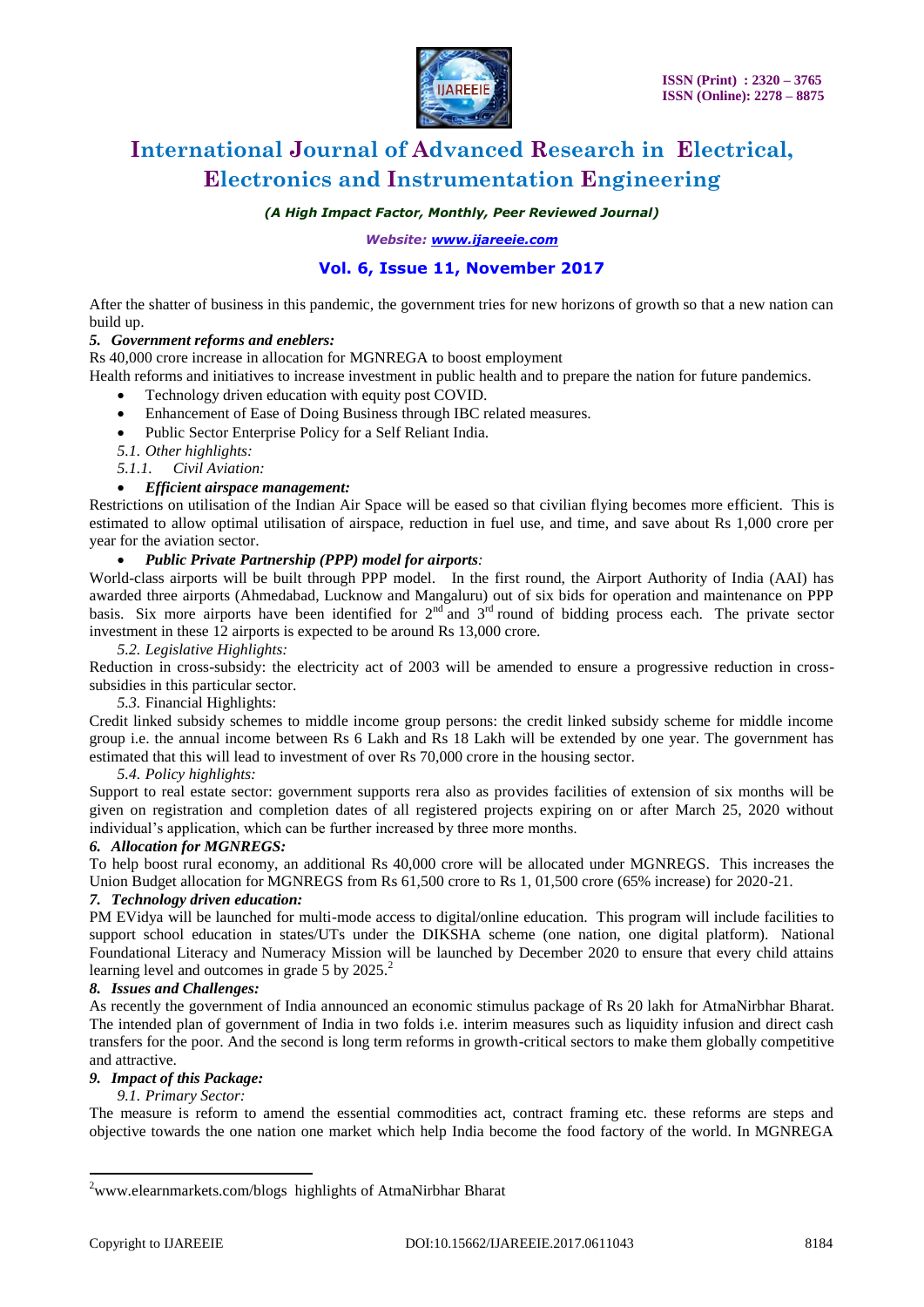

*(A High Impact Factor, Monthly, Peer Reviewed Journal)*

*Website: [www.ijareeie.com](http://www.ijareeie.com/)*

### **Vol. 6, Issue 11, November 2017**

also there is infusion of Rs 40,000 crore may help in alleviating the distress of migrants when they return to their villages.

*9.2. Secondary Sector:*

Given more importance to MSMEs for Indian economy, provide a loan of Rs 3 lakh crore for MSMEs.

*9.3. Tertiary Sector:*

In tertiary sector the newly scheme launched PM e-Vidyaprogramme for multi-mode of access education to a digital online education provides a uniform learning platform for the whole nation.

Expenditure on public health will be increased by investing in grass root health institutions and ramping up health and wellness centres in rural and urban areas.

### *10.Issues Related to Liquidity:*

The package of Rs 20 lakh crore comprises both fiscal and monetary measures, the latter being in the nature of credit guarantees and liquidity infusions into banks and other financial sector institutions rather than the economy per se.

Majority of the package is liquidity measures that are supposed to be transmitted by RBI to Banks and Banks to Citizens. This transmission wouldn't be as smooth owing to inefficient transmission of monetary policy

### *11. Lack of Demand:*

The lockdown has lowered aggregate demand, and a fiscal stimulus is needed. However, the package, by relying overwhelmingly on credit infusion to boost the economy, has failed to recognise that investment will pick up only when people across income segments have money to spend.

*12. Solutions:*

*12.1. Enhancing demand:* 

*D*emand of goods and services comes under the package of the country. The best way for this is to spend on Greenfield infrastructure.

#### *12.2. Mobilising Finances:*

For finances of the stimulus package, mobilising finance is must. The rest may have to come from privatization, taxation, loans etc.

### *12.3. Holistic Reforms:*

Any stimulus package will fail to reflect the trickledown effect, until and unless it is backed by reforms in various sectors. Thus, AtmaNirbhar Bharat plan also encompasses the unfinished agenda of holistic reforms which may include reforms in civil services, labour etc.<sup>3</sup>

### **III. CONCLUSION**

In pandemic all world shattered in every field there are lots of persons lost their jobs in pandemic, factories are also closed for a result all migrant persons back to their home town and there is no process to feed the food to family members. The economic crisis triggered by Covid-19 pandemic is much like the 1991 economic crisis, which shown the shift of liberalization, privatization and globalization. Our government also tries their all efforts to solve the major crisis as soon as possible and give their best so that the second wave never comes like this.

### **REFERENCES**

- 1. V.M.Prabhakaran ,Prof.S.Balamurugan , S.Charanyaa, "A Strategy for Secured Uploading of Encrypted Microdata in Cloud Environments", International Advanced Research Journal in Science, Engineering and Technology Vol. 1, Issue 3, November 2014
- 2. R Santhya, S Balamurugan, "A Survey on Privacy Preserving Data Publishing of Numerical Sensitive Data", International Journal of Innovative Research in Computer and Communication Engineering , Vol. 2, Issue 10, October 2014
- 3. BalamuruganShanmugam, Dr.VisalakshiPalaniswami, Santhya. R, Venkatesh. R.S., "Strategies for Privacy Preserving Publishing of Functionally Dependent Sensitive Data: A State-of-the art Survey. Aust. J. Basic & Appl. Sci., 8(15): 353-365, 2014

 $\overline{a}$ 

<sup>&</sup>lt;sup>3</sup> Drishtiias.com daily updates